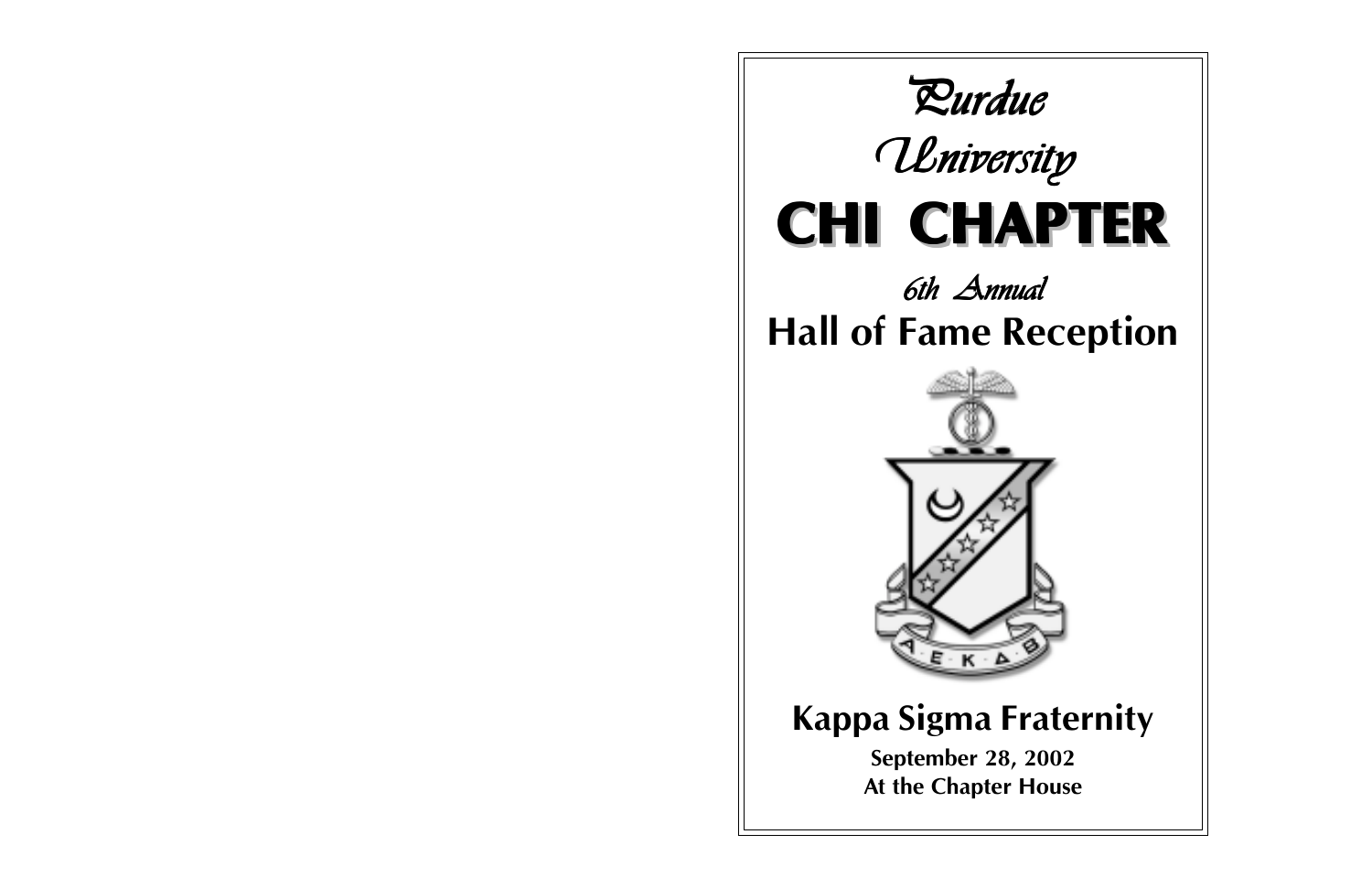# **Hall of Fame Award**

Conceived as a way of honoring Kappa Sigma and Chi alumni for outstanding achievements, the Hall of Fame Awards Ceremony has become an integral part of our tradition here at Chi.

Kappa Sigma is a fraternity with great pride and a tradition of excellence, and our many distinguished alumni have served to enhance this throughout the years. Chi, since its beginning in 1885, has seen many brothers rise to positions of great respect.

Inductees are among a select group of alumni. Recognition comes to those who have excelled in their career, in their service to the community, and/or to the Fraternity.

Each inductee will receive his name placed on the Hall of Fame perpetual plaque, to be prominently displayed at the Chapter House, and will also receive a personal plaque to take home.

Congratulations to all who have earned this honor.





**Welcome** Seth Bogin '98

### **Introduction of Inductees**

Joe Harshman í48 Mike Griffin '90

### **Hall of Fame Inductees**

Daniel Evans '49 Charles Benner í66 David Derrick '66 Samuel Rich Tiller '83

### **Kappa Sigma Scholarship Awards**

Brad Derrick í00

### **Keynote Speaker**

Ray Pelletier

### **Man of the Year Induction**

Presented by Joe Harshman '48

## **Closing Remarks**

Mike Galt '90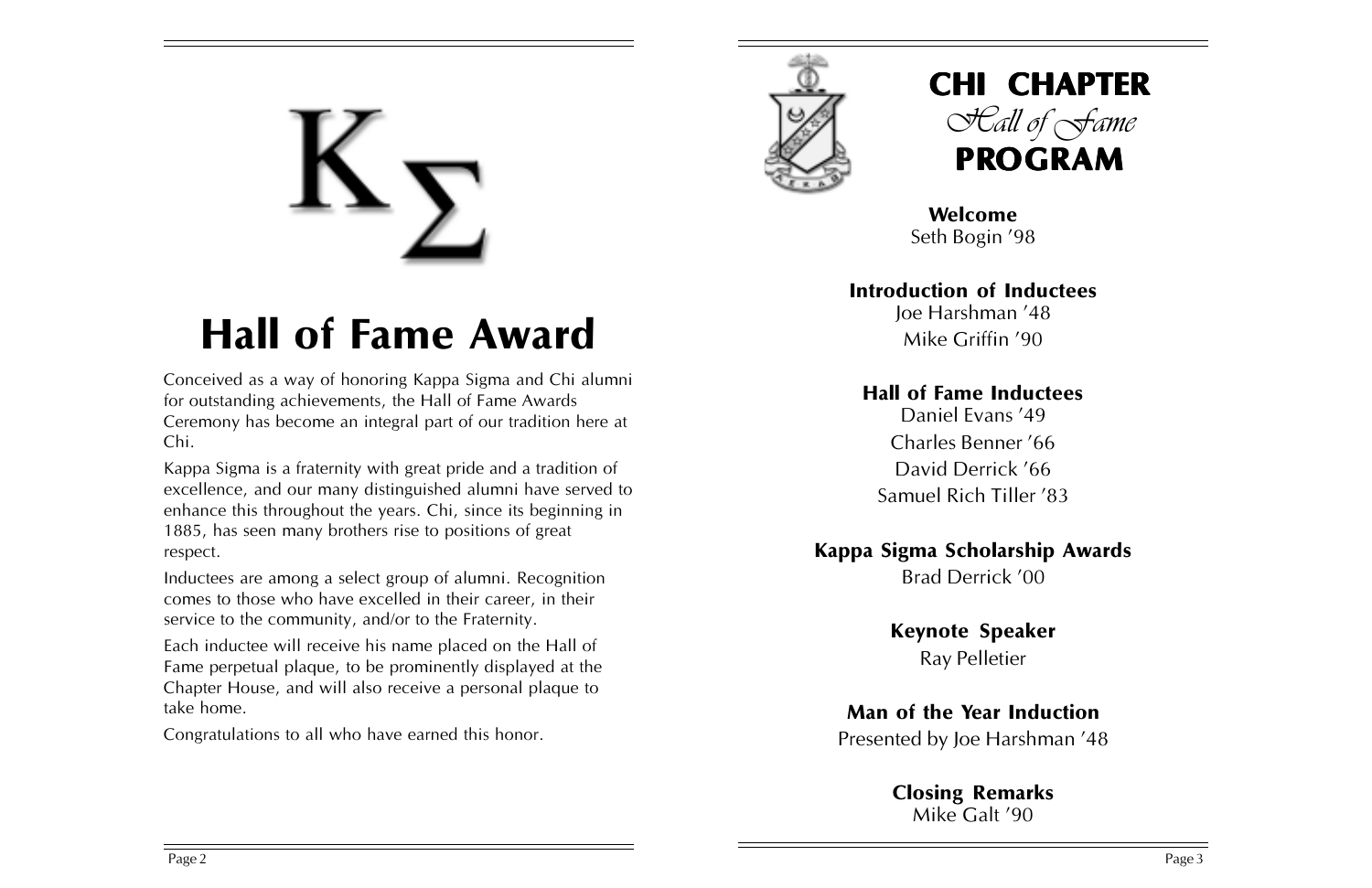# **CHI CHAPTER CHI CHAPTER** *200 2* **Hall of Fame Inductees**

### Daniel Evans '49

When Brother Evans strolled humbly to the entrance of Purdue University in 1948, he was introduced to a new life fraught with unforeseen challenges and experiences. When he left four years later, he walked out with his head held high, a new mature man ready to change the world. Once a very active student with immense academic achievement, Brother Evans still attributes much of his success to the time spent at the Chi Chapter. He is a testament to the maturity and leadership of the entire Chapter as well as its desire to instill similar traits in all its members.

As an undergraduate, Brother Evans was part of a freshman class that had grown tremendously from previous years as World War II veterans returned after their duty. The Purdue enrollment skyrocketed to over 14,000 and housing was among the many programs that were at a premium. Brother Evans was able to find residence in the basement of a house on Maple street, with seven other freshmen, where they slept in make-shift bunks. Through a friend of his father, who was a Kappa Sigma, he was rescued and pledged during rush. Brother Evans wrote that, "These veterans in our house were so mature and like fathers to me.<sup>"</sup>

Although he focused much of his energy on academics, Brother Evans was also very involved in intramural sports. He helped lead the Chi Chapter to multiple championships in basketball, from 1950 until 1952, as well as in swimming when he won backstroke, breaststroke and relay events. Outside of Kappa Sigma, Brother Evans also was a prominent member of the Purdue tennis team and was elected team captain in 1952. Adding to a long list of extracurricular activities, Brother Evans was a member of the University Choir. He and the Chi chapter performed "South Pacific" with the Chi Omega sorority at Music Hall.

As a professional, Brother Evans has seen great success since graduating with a Bachelor of Physical Education degree in 1952. Following graduation, he won a scholarship to attend the University of Pennsylvania where he earned a graduate degree in Physical Therapy. Later, after graduating from Indiana Medical School, he embarked on a prominent career in ophthalmology. Brother Evans owned and operated Evans Eye Clinic from 1965 until 1992. In 1978 he, his wife and youngest son spent two months in India,doing cataract surgery and teaching modern techniquesthe to the Indian Ophthalmolgists.

He was also a clinical assistant professor of Ophthalmology at Indiana University School of Medicine from 1989 until 1992. As an alumnus of Purdue, Brother Evans has shown notable loyalty, evidenced by the Honorary Doctorate of Laws awarded to him in 1988 and his work as a member of the Purdue Alumni Foundation Board of Trustees from 1986 to 1992. Brother Evans served as Board President in 1992 and also as President of the Indiana-Purdue Calumet Campus Advisory Board from 1973 until 1988. During this time he was also a generous contributor to the Chi Chapter alumni association.

Brother Evans sometimes finds it hard to believe that he has come so far since his initial days at Purdue and the Chi Chapter. It was an experience that has truly shaped not only his college life, but also many years afterward. Brother Evans and wife Mary Lou, a Purdue and Kappa alumna and former Purdue cheerleader, have three sons, Daniel, Shaun, and Matthew, and are currently enjoying the retired life in both Colorado and Arizona.

### **Charles Benner í66**

Brother Benner, known as "Styx" during his college days, went through quite a change professionally 20 years ago. After earning his Bachelor's with Honors in Chemical Engineering in 1969, he spent his first 11 years out of college in sales and distribution. Although he found great success in the business, he turned to a new field and a new future. In 1980, he graduated Cum Laude from Fordham University law school at the age of 33 and began a second career in Real Estate law. He currently practices at Foley & Lardner in Milwaukee, where he's less than 2 hours away from his daughter Kate, 20, who attends the University of Wisconsin-Madison. He and his wife Gwen also have another child, son Casey, 16, who is a sophomore at Shorewood High School.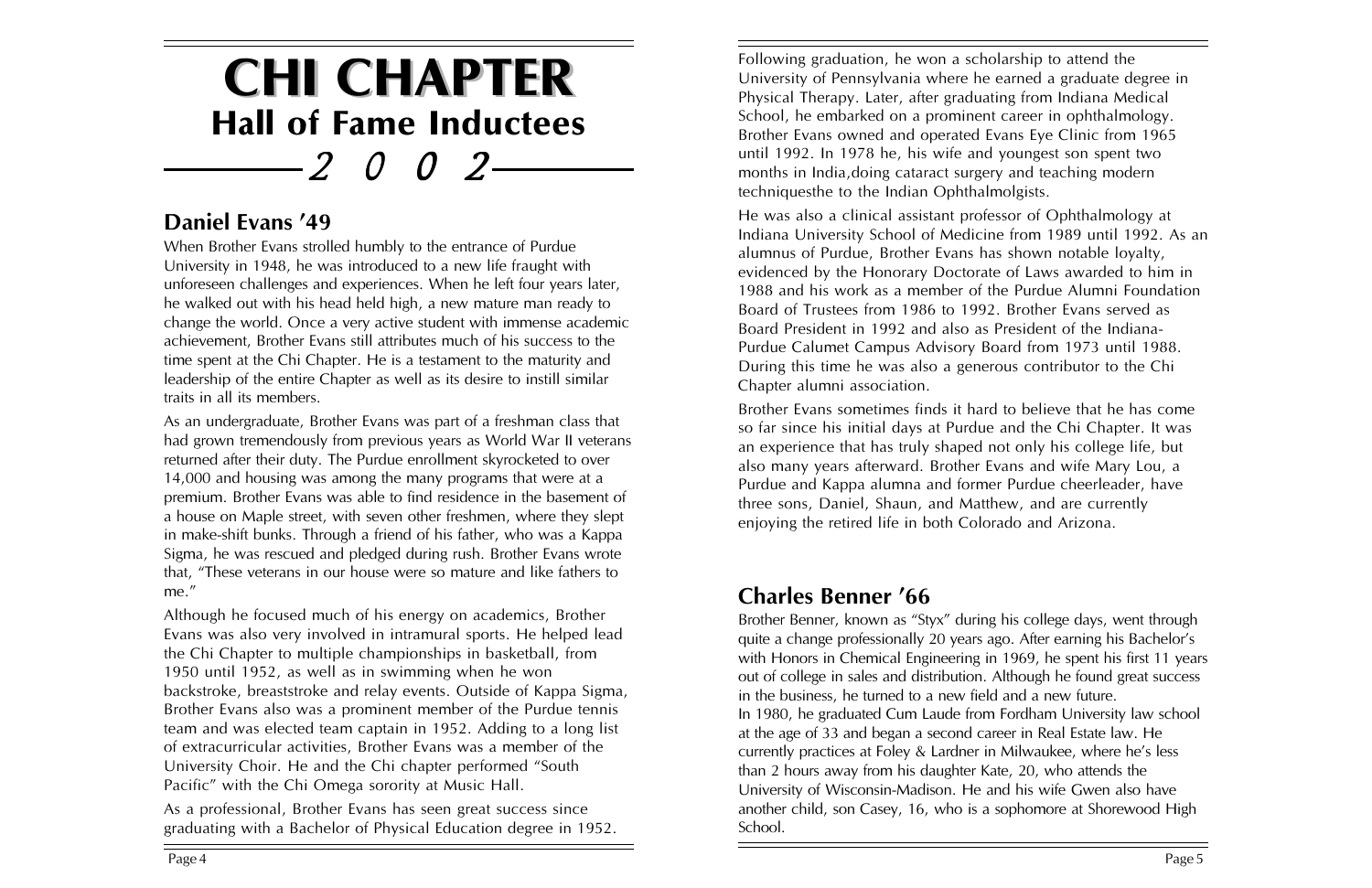Brother Benner has taken time in his schedule to participate in community activities that hit close to home. He is a former member on the Board of Directors for Independence First, a non-residential community Living Center that aids individuals with disabilities in the metro Milwaukee area. Through his leadership and dedication, the center has helped thousands of people acclimate to a world that is often difficult for those in their situations. Brother Benner is also a past President of the Shorewood Little League and a former Board Member for the Milwaukee Management Support Organization. Once again, he has not strayed far from the characteristics that have made him a leader in both life and within the Chi Chapter.

As a member of Kappa Sigma and the Chi Chapter, Brother Benner displayed a knack for professionalism and maturity. Gaining his roots during pledgship, when he was Pledge Class President, Brother Benner led by example. His dedication to academics was also tempered with his strong social skills. He spent countless hours helping his brothers become better students and men.

As a deserving inductee to the Chi Chapter Hall of Fame, Brother Benner's loyalty to the chapter has come full circle. Taking a page from the elder members during pledgeship, he provided others with an important example to follow as an active member. Now as an alumnus and member of the Chi Chapter Hall of Fame, Brother Benner has a new, larger group of men in which to inspire. Hopefully, those who follow in his footsteps will feel the same love for the chapter as he and in turn, attempt to give back to others in a similar fashion. Humble and honest. Brother Benner wrote, "I truly consider most of those guys a 'brother,' even more so than some of my siblings. I truly enjoyed my four years at Chi.<sup>"</sup>

### **David Derrick í66**

For the past 25 years, Brother Derrick has put his degrees in Civil Engineering to use as the founder, owner and president of Derrick Engineering. The firm has done over \$100 million worth of water supply and wastewater treatment projects for dozens of small communities in Kentucky and Indiana.

While his business undoubtedly requires a great deal of his time and energy, he still finds time to give back to his community and the causes he believes in. For the past ten years, Brother Derrick has been an Assistant Scoutmaster and is currently the Troop Committee Chairman for Boy Scout Troop 30, Kentuckyís

largest troop. Conservation is also a cause close to his heart, as his position of National President of the American Cave Conservation Association would suggest. He is also a former officer in the Sierra Club, and is currently an Outing Leader for the environmentalist organization. Brother Derrick also served as Chairman of Louisvilleís Otter Creek Park Board of Commissioners. Furthermore, Brother Derrick is a Flight Leader for the Experimental Aircraft Association's Young Eagle Program, which has allowed him to give introductory flight instruction to over 100 aspiring youth pilots.

During his time at Purdue, Brother Derrick pursued a wide range of interests. He was the Grand Master of Ceremonies in the Chi Chapter for two years. He was a varsity swimmer and rower, a reporter for The Exponent and a member of the Navy ROTC. As an alumnus, he is a member of the School of Civil Engineering Advisory Committee.

Brother Derrick and his wide Ann have two children, Brad, 21 and Kate, 18. Brad has continued in his father's legacy at Kappa Sigma, as he is currently an active in the Chi Chapter. Brother Derrick credits the Chi Chapter with helping him build values, character, social skills and a bond with his Brothers at a formative time in his life. He is also happy to see the recolonization efforts of the Chi Chapter have been successful, and is proud to see his Chapter reclaim its former position of eminence on the Purdue Campus.

### **Samuel Rich Tiller í83**

Rich Tiller '83 may deal with motivational speakers for a living, but he hardly needs one to remind him of how much Kappa Sigma means to him.

Since graduating from Purdue in 1986, Brother Tiller has served on numerous boards, authored the code of ethics for the speaker's bureau industry, and founded the Tiller Group, a company that schedules motivational speakers and sports and other celebrities for corporations.

None of it, he says, would be possible without the values he learned in the Chi Chapter. While at Purdue, he forged a strong relationship with his Brothers, especially Pledge Pop Mike Galt '82. As an undergraduate, Brother Tiller served as his pledge class' song leader and a member of the house cook search team. But more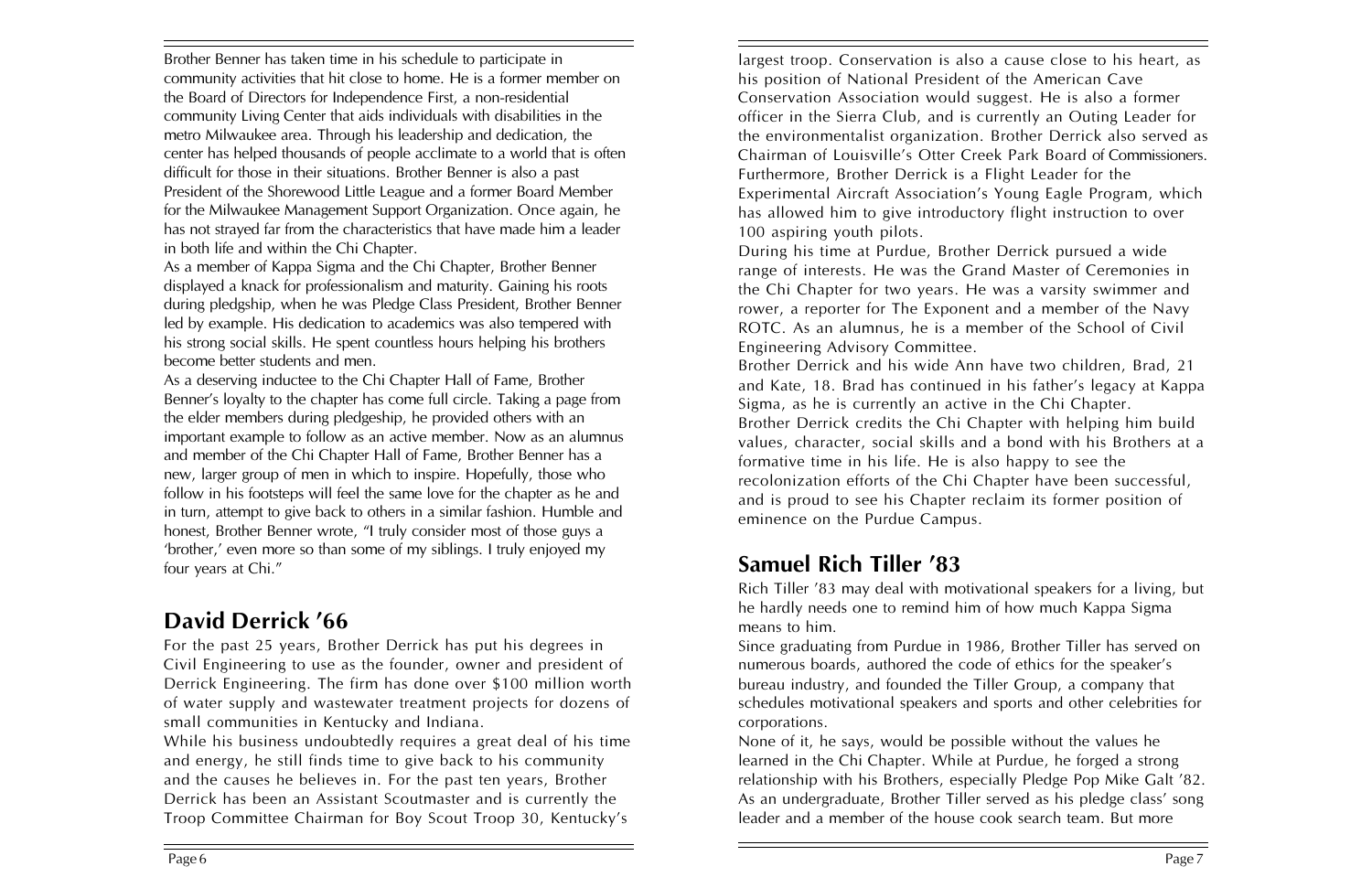importantly, Brother Tiller served as an integral member of the Chi Chapter, a group that he still considers his second family. In January of 1984, he won a trip to Italy based on sales from his summer employer. While in Italy, he could not pass up a side trip to Bologna where he purchased bottles of wine labeled with "Basilica di San Petronio." These 2 bottles of wine were shared between 75+ brothers as a form of communion during the initiation ceremonies the next month.

Professionally, the business and personal skills he learned in the Chi Chapter have paid off greatly.

After serving as the president of the Employer Hosting Organization and as a teaching assistant in Purdue's School of Agriculture, he became the managing director of the Professional Speakers Network, a position he held from 1985 to 1994.

While with the network, he served on numerous boards. In 1988, he served as the co-chair of the Indianapolis Arthritis Association's Corporate Giving Fund Drive, and volunteered for the Bureau Division of the National Speakers Association in 1986. In 1992, his good works and professional success helped him earn the Palmer Award, given for outstanding contribution to the speaking industry. Two years later, he founded Tiller Group Inc., and went to work scheduling celebrities, humorists and other nationally known speakers to help bring companies closer together. Eight years  $$ and  $3,400$  meetings  $-$  later, Brother Tiller still serves as the company's president while managing to stay close with his Chapter. Additionally, in 2000, he served as a member of the Campaign Dinner Planning Committee and the emcee of the dinner itself. Personally, Brother Tiller reflects the values he learned among in the Chi Chapter. A proud father, Brother Tiller and his wife Julie spend a lot of their free time with their children, 7-year old Clark and 4-year old Megan.

Even as he gets older and settles into fatherhood, Brother Tiller looks back on his days in the Chi Chapter with fondness. "It's great to have a long-lasting relationship with a group of quality men," he said. "Kappa Sigma has been a great second family to me."

# **PURDUE KAPPA SIGMAíS HONORED ALUMNI**

| Men of the Year |                      | 1998 | John Feinler '47                           |
|-----------------|----------------------|------|--------------------------------------------|
| 2000            | Joseph Harshman '48  |      | lack Houston '50                           |
| 2001            | Scott French '81     |      | Kenneth Appel '54<br>Robert Schweikher '55 |
|                 | Mike Galt '82        |      | Alan Crebo '60<br>Walter Myers '61         |
| Hall of Fame    |                      |      | Ronald Yara '66                            |
| 1997            | Elmer Oliphant '11   | 1999 | Steven Beering '85<br>Robert Landis '30    |
|                 | George Goodwin '27   |      | James Hunter '54                           |
|                 | James Hill '31       |      | Walt Richey '54                            |
|                 | George Burnell '33   |      | Bruce Storm '56                            |
|                 | Robert Keim '39      |      | Eric Wenaas '59<br>Michael Zachary '67     |
|                 | Byron Anderson '45   |      | Michael Eskew '68                          |
|                 | Lloyd Zickert '45    |      | Jan King '68                               |
|                 | Richard Freeman '47  | 2000 | Joseph Harshman '48                        |
|                 | Robert Covalt '50    |      | Robert Jones '61<br>Charles Marshall '61   |
|                 | Walt Houston '51     |      | John Prentice '66                          |
|                 | Jerry Albrecht '54   | 2001 | Gene Grotnes '48                           |
|                 | Gordon Binder '54    |      | Bill Schulenberg '48                       |
|                 | Kenneth Bishop '54   |      | John Haimbaugh '52                         |
|                 | Daniel Meyer '55     |      | John McCammon '62                          |
|                 | Russell Maier '56    | 2002 | Daniel Evans '49<br>Charles Benner'66      |
|                 | William Topercer '58 |      | David Derrick '66                          |
|                 | Robert Sorensen '60  |      | Samuel Rich Tiller '83                     |
|                 | Steven Springer '67  |      |                                            |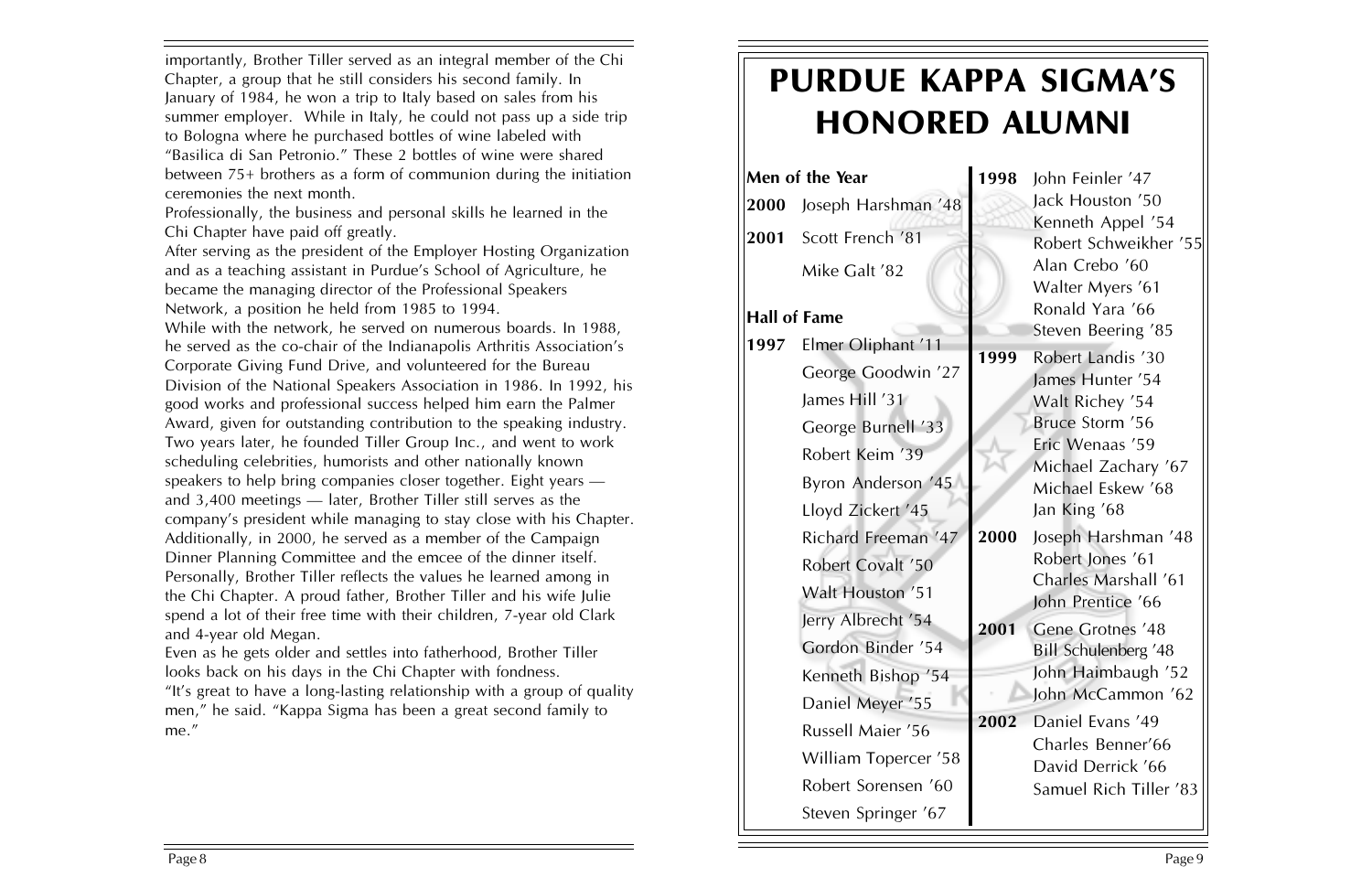| Kappa Sigma<br><b>Merit Scholarship Winners</b> |      |            |  |  |
|-------------------------------------------------|------|------------|--|--|
|                                                 |      |            |  |  |
| Bradford Derrick '00                            | 3.97 | \$380.00   |  |  |
| Chris Charlesworth '01                          | 3.75 | \$300.00   |  |  |
| Omar Khayum '02                                 | 3.73 | \$250.00   |  |  |
| Kyle Harrison '00                               | 3.63 | \$200.00   |  |  |
| Charles Larkin IV '00                           | 3.63 | \$200.00   |  |  |
| Jeffrey Winter '01                              | 3.54 | \$200.00   |  |  |
| Jeffrey Felling '01                             | 3.53 | \$200.00   |  |  |
| David Wilson '02                                | 3.41 | \$150.00   |  |  |
| Karl Kraebber '00                               | 3.35 | \$150.00   |  |  |
| Michael Hedges '00                              | 3.35 | \$150.00   |  |  |
| Nathan Raulin '02                               | 3.30 | \$150.00   |  |  |
| Nicholas Bauters '00                            | 3.27 | \$150.00   |  |  |
| Kyle Edington '02                               | 3.24 | \$100.00   |  |  |
| Matthew Weil '00                                | 3.20 | \$100.00   |  |  |
| <b>Wesley Karlson '01</b>                       | 3.20 | \$100.00   |  |  |
| Nathan Berzai '01                               | 3.13 | \$100.00   |  |  |
| Matthew Huelsman '00                            | 3.10 | \$100.00   |  |  |
| Brendan O'Connor '02                            | 3.10 | \$100.00   |  |  |
| Joshua Roberts '00                              | 3.07 | \$100.00   |  |  |
| Charles Stewart '01                             | 3.03 | \$100.00   |  |  |
| Adam Bock '02                                   | 3.00 | \$100.00   |  |  |
| Joseph Mikol '00                                | 3.66 | \$125.00   |  |  |
| Jason Little Owl '00                            | 3.66 | \$125.00   |  |  |
| David Beseda '01                                | 4.00 | \$175.00   |  |  |
| Giulio Chiuini '01                              | 3.00 | \$50.00    |  |  |
| Matthew Morgan '02                              | 4.00 | \$300.00   |  |  |
|                                                 |      | \$4.155.00 |  |  |

-